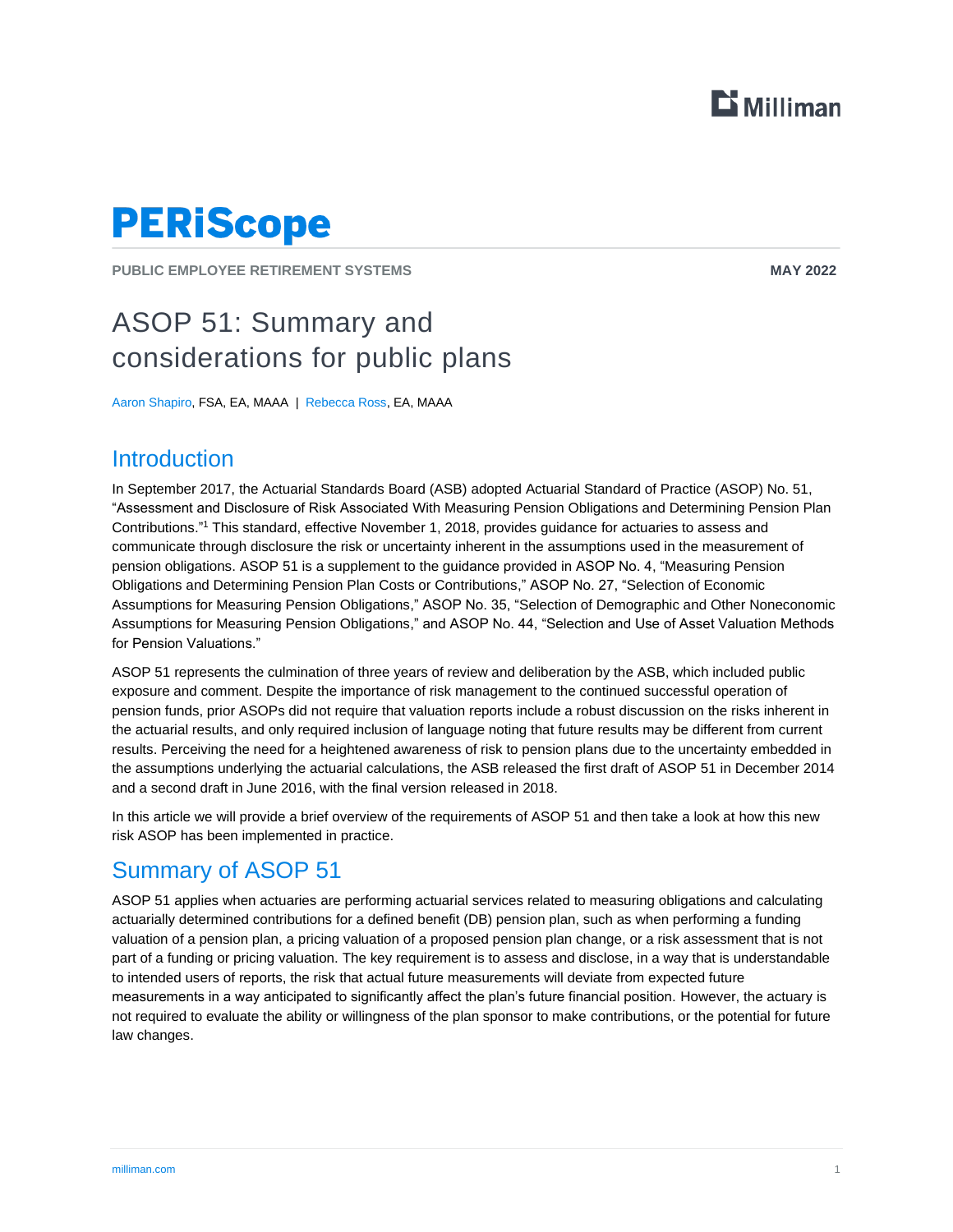It's important to note the relatively narrow scope of ASOP 51; although, as previously indicated, this standard supplements the guidance in related actuarial standards of practice. Explicitly excluded from the scope are actuarial services regarding other postemployment benefits (OPEB) plans, plan partitions, benefit suspensions under the Multiemployer Pension Reform Act (MPRA), or valuations of social insurance programs as described in ASOP 32, "Social Insurance."

Section 3 of ASOP 51 provides detailed practice recommendations for preparing risk assessments. As a starting point, several specific examples of risk are provided (Section 3.2):

- Investment risk (i.e., the potential that investment returns will be different from the expected)
- Asset/liability mismatch risk (i.e., the potential that changes in asset values are not matched by changes in the value of liabilities)
- Interest rate risk (i.e., the potential that interest rates will be different from the expected)
- Longevity and other demographic risks (i.e., the potential that mortality or other demographic experience will be different from the expected)
- Contribution risk

Once risks to the plan are identified, the actuary should assess these risks and their associated potential effects on the plan's future financial condition and provide an actuarial opinion. Numerical calculations for the purposes of this assessment are not mandatory (Section 3.3).

If numerical methods are used, the actuary should use professional judgment in selecting a method. This judgment should take into account the nature, scale, and complexity of the plan as well as other considerations such as usefulness, reliability, timeliness, and cost-efficiency. Similarly, in selecting assumptions, professional judgment is used. At least one assumption selected should differ from the baseline assumptions to result in at least one plausible outcome (Sections 3.4 and 3.5).

The actuary may decide that a more detailed assessment would better help intended users to understand the risks identified and, after consideration of factors related to the plan, may recommend that it be performed. Whether or not an additional assessment is recommended, the actuary should calculate and disclose plan maturity measures and historical information to help readers understand the risks facing the plan. In disclosing this information, the actuary should include commentary on the relevance and risk impact of each metric being provided (Sections 3.6 and 3.7).

Historical values of plan measurements should be disclosed if reasonably available and if, in the actuary's professional judgment, they are significant to understanding the risk identification and assessment. Commentary should be included to help the intended user understand the significance of this historical information (Section 3.8).

The actuary may partly or fully rely on risks that have been assessed by another party if that assessment is consistent with ASOP 51, in the actuary's professional judgment (Section 3.9).

Once the risks are fully assessed by the actuary, Section 4 of ASOP 51 provides guidance in communicating them. In addition to the required disclosures of ASOP 4, 23, 27, 35, 41, and 44, actuarial communications prepared to communicate the results of actuarial services subject to ASOP 51 should contain the following disclosures:

- Risks identified and any results of the risk assessments performed, including detailed commentary on the effects of the identified risks
- A description of each significant method and assumption upon which the actuary's risk assessment depends, including their sources, if applicable
- A recommendation that a more detailed assessment be performed, if applicable
- Plan maturity measures evaluated, including related commentary
- Historical values of any actuarial measurements and other historical information used, including related commentary

Further, the actuarial communication should include disclosures relating to assumptions, methods, third-party reliance, and any deviations from this guidance (Sections 4.2 and 4.3).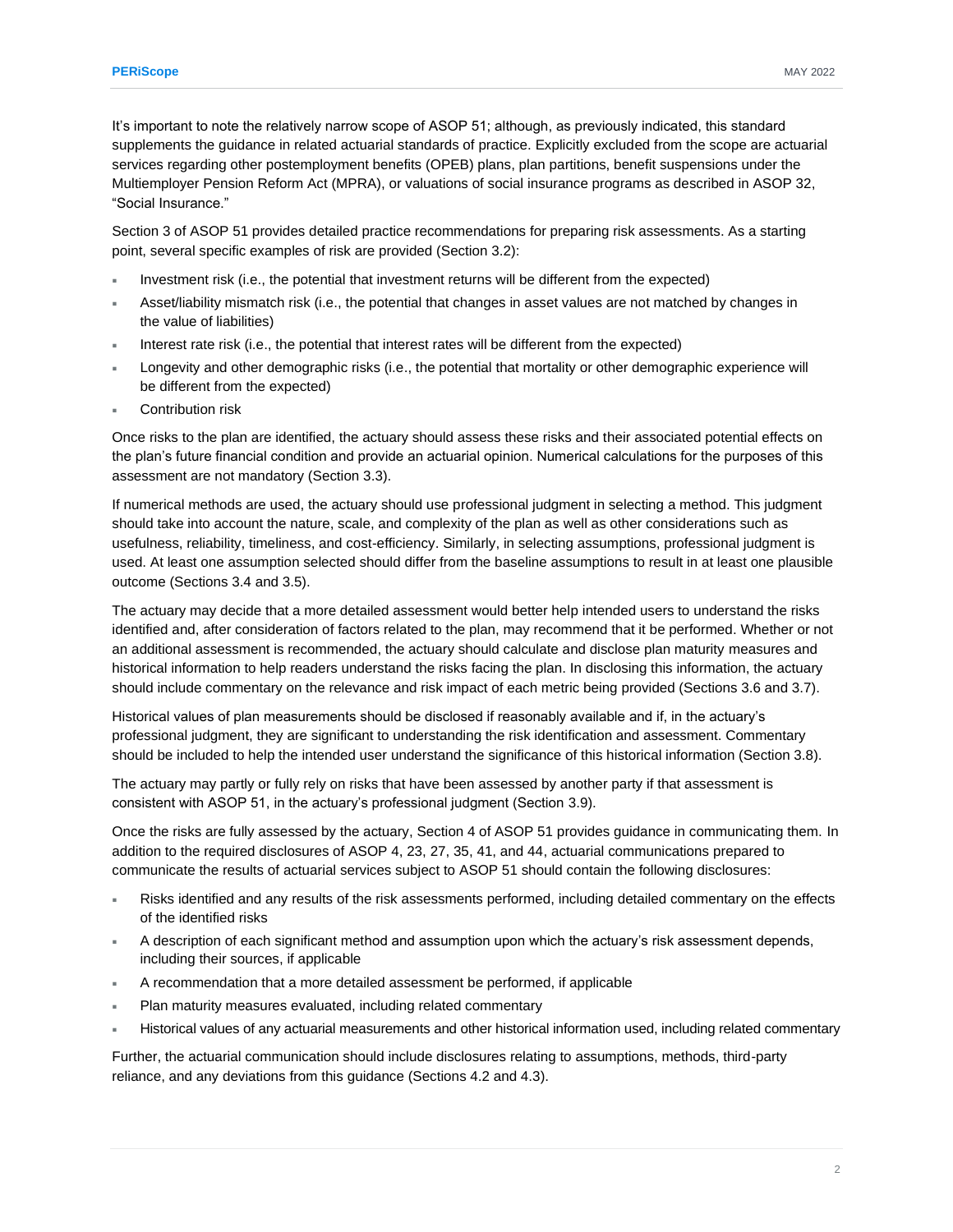#### Two approaches to numerical calculations

While ASOP 51 specifically mentions that numerical calculations are not required for compliance, it does provide several numerical calculation methods to assess the risk facing the plan. These suggested techniques all involve performing projections of the potential future financial position of the plan if actual experience were to differ from what is expected. By understanding what happens to the funded status or required contributions if assumptions do not materialize as expected, plan sponsors can better understand the long-term risks facing their pensions systems.

The most complex numerical method suggested by the ASOP for assessing risk in a pension plan is stochastic modeling. Under this approach, a large number of scenarios are generated based on capital market assumptions and the plan's asset allocation. This approach captures expected volatility in future investment returns as well as other variables and anticipated variability in potential outcomes. This type of analysis can be designed to provide plan sponsors with the likelihood of achieving specific objectives or falling below certain critical thresholds. However, due to the complexity of stochastic modeling, this type of analysis has typically not been included in a standard ASOP 51 disclosure.

The other numerical methods suggested by ASOP 51 are all deterministic in nature. These approaches include scenario testing, stress testing, and sensitivity testing. ASOP 51 defines these numerical methods as follows:

- Scenario test: A process for assessing the impact of one possible event, or several simultaneously or sequentially occurring possible events, on a plan's financial condition.
- Sensitivity test: A process for measuring the impact of a change in an actuarial assumption on an actuarial measurement.
- Stress test: A process for assessing the impact of adverse changes in one or relatively few factors affecting a plan's financial condition.
- Comparison of an actuarial present value using a discount rate derived from minimal-risk investments to a corresponding actuarial present value from the funding valuation or pricing valuation.

While somewhat different from one another, these approaches all involve projection of a specific set of assumptions (as compared to the thousands of scenarios under stochastic modeling). Because plan sponsors are often focused on understanding downside risk, the stress testing of investment returns is of use for illustrating a major potential risk to a pension plan. Under this approach, investment returns are modeled under a specific stressed return scenario (e.g., 10% loss initially, followed by 0% return for three years, followed by expected returns).

### Public plan response to ASOP 51

Public plan sponsors and industry groups began expressing interest in stress testing even before ASOP 51 became effective in 2018. The Society of Actuaries (SOA) Blue Ribbon Panel on Public Pension Plan Funding included risk analyses and disclosures for public pension plans in its 2014 report.<sup>2</sup> This report recommended that plans should show financial and demographic trends, measure several risk benchmarks, conduct deterministic stress testing, and disclose undiscounted cash flows. Many sponsors of public plans agreed, and risk management assessments have been gaining traction over the past several years; recently, 12 states have passed legislation mandating some degree of stress testing for their pension systems.<sup>3</sup> Proponents of these mandates argue that they simply formalize the process and standardize the type of stress tests already being conducted, ensuring that the information provided to lawmakers best facilitates their decision-making process.

While some states simply mandated that stress testing be performed, other states passed legislation specifying the type of stress tests that were required. For example, in 2017 Hawaii was among the first states to mandate stress testing.<sup>4</sup> In doing so, it specified that the actuary is to perform a 30-year projection under two scenarios. The first scenario models investment returns that are 2% lower than expected for the 30-year period. The second scenario models a one-time 20% investment loss followed by 20 years of investment returns 2% below the expected return. Each of these scenarios is to be modeled under two different contribution scenarios, following the SOA Blue Ribbon Panel recommendation of varying investment returns and contribution levels.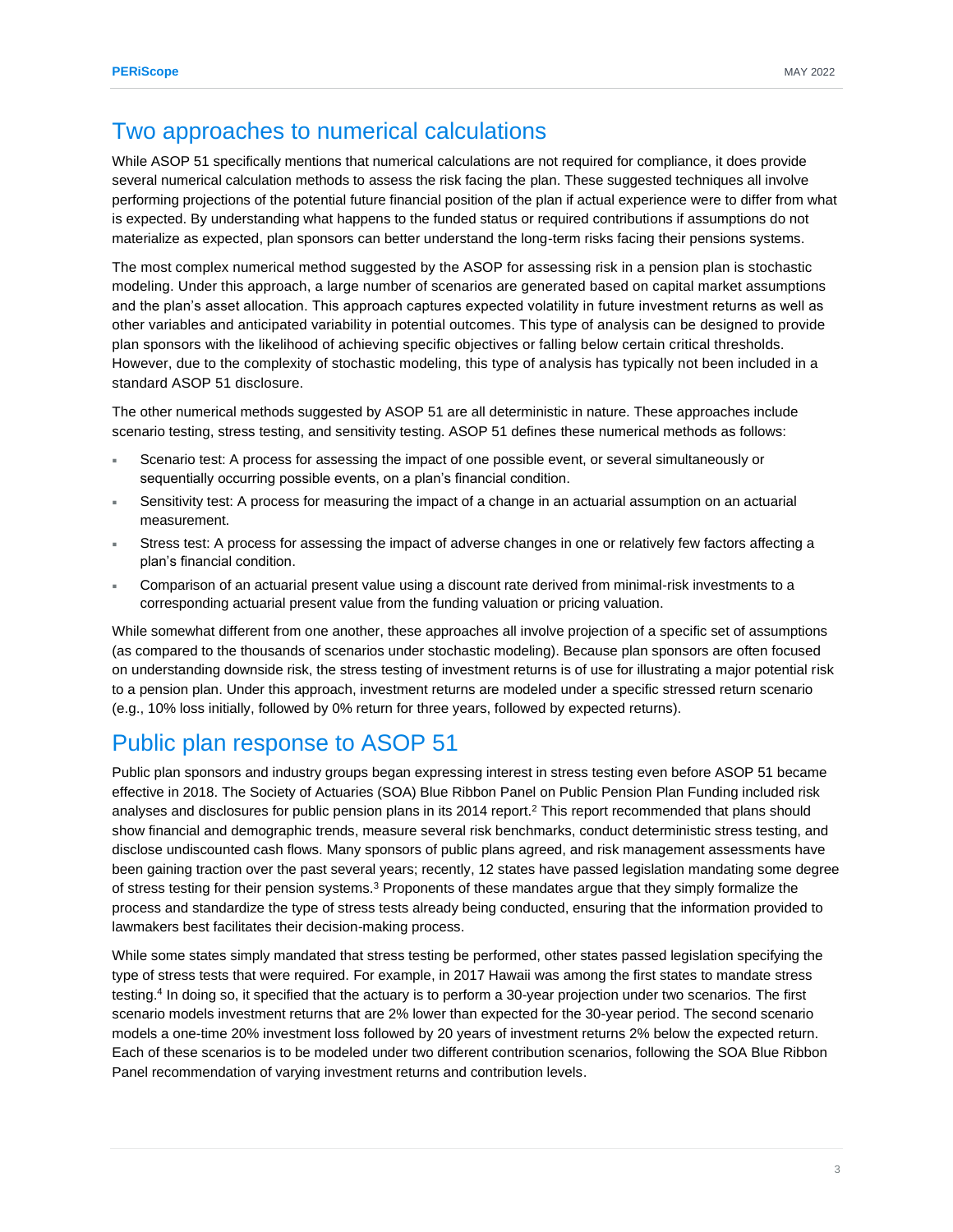### Case study

The effect of ASOP 51 has ranged from negligible (if the actuary had already been including risk metrics and commentary in relevant reports) to surprising (if this information was not previously included). Many actuaries have added a new section to actuarial valuation reports covering the requirements of ASOP 51, with additional risk analysis being unnecessary in most cases. However, some plan sponsors have used this opportunity to increase their knowledge and understanding of the risks facing their pension plans, requesting separate risk reports or engaging the actuary to perform more robust risk analyses.

With the introduction of ASOP 51, one of our public plan clients requested an in-depth analysis that would identify key risk factors that could impact the plan's funding. The report was structured similarly to the outline provided in ASOP 51. Significant factors affecting the financial health of the plan, as modeled by varying key assumptions, were included in the report.

The following is an outline of what was presented to the client in this report. This outline may be of assistance to other actuaries who are considering providing a risk analysis report, or to plan sponsors interested in requesting such a report. The report begins by identifying relevant risks, then discusses risk measures that can provide insight into the nature of plan risks, and finally quantifies the potential impact of each risk.

- Introduction
	- Understanding of current client risk mitigation efforts, broken out in detail
	- − Commentary about the effectiveness of current efforts as well as the cost-benefit involved
- Identification of risks
	- Review of plan experience leading to identification of key factors that cause the most deviation from expected results over the past 20 valuations
	- − Each risk is introduced and defined, with commentary on why it was chosen and the effect of that risk on the plan
	- − All identified risks are ranked in severity based on likelihood and magnitude of negative impact
	- − A detailed description and ranking of causes of unfunded actuarial accrued liability change over the prior 20 valuations, including graphs that show the dollar amount of change due to each cause
- Maturity measures
	- Commentary about the importance of maturity measures and their effects on plan risk
	- − Identification and discussion of the maturity measures that are most influential in causing risk to the plan
	- Graphs to quantitatively show past maturity measures as well as projections into the future
- Historical measures
	- − Historical investment returns, funded ratio, and employer contribution rate are discussed and graphed
	- Analysis of historical data and the effect on plan funding for each metric
- Assessment of risks
	- Several projections were performed in order to analyze the potential outcome of various investment scenarios
		- One-time market correction
		- Continuation of historical returns
		- Stochastic analysis
	- Modeling of potential future payroll and mortality
	- − Changes to investment return assumption

This comprehensive report fulfills all the requirements of ASOP 51 and was very well received by the client.